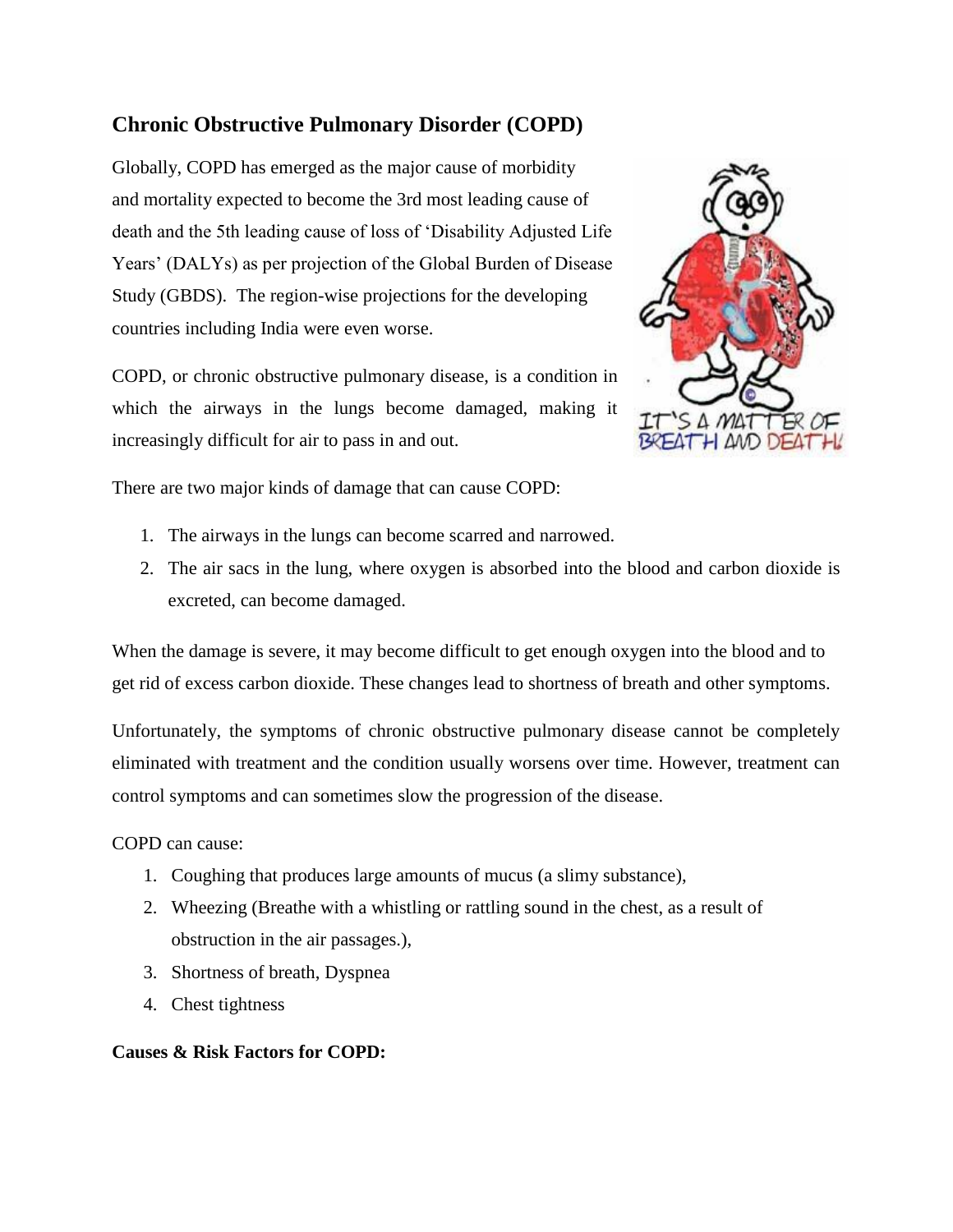

Cigarette smoking is the leading cause of COPD. Most people who have COPD smoke or used to smoke. Smoking cessation is the most effective intervention to reduce the risk of COPD and to stop its progression

Long-term exposure to other lung irritants, such as:

- 1. air pollution,
- 2. chemical fumes, or
- 3. dust, also may contribute to COPD.

## **Management:**

The goals of COPD treatment are to:

- 1. Relieve symptoms
- 2. Slow the progress of the disease
- 3. Improve exercise tolerance (ability to stay active)
- 4. Prevent and treat complications
- 5. Improve overall health

### **Medicines**

**Bronchodilators** — Medications that help open the airways, called bronchodilators, are a mainstay of treatment for chronic obstructive pulmonary disease. Bronchodilators help to keep airways open and possibly decrease secretions.

Bronchodilators are most commonly given in an inhaled form using a metered dose inhaler (MDI), dry powder inhaler (DPI), or nebulizer.

There are several types of bronchodilators that can be used alone or in combination. Short-acting bronchodilators last about 4 to 6 hours and should be used only when needed. Long-acting bronchodilators last about 12 hours or more and are used every day.

- Short-acting beta agonists Short-acting beta agonists, sometimes called rescue inhalers, can quickly relieve shortness of breath and can be used when needed. Examples of shortacting beta agonists include albuterol (Salbutamol), levosalbutamol, terbutaline
- Short-acting anticholinergics Short-acting anticholinergic medication (ipratropium) improves lung function and symptoms.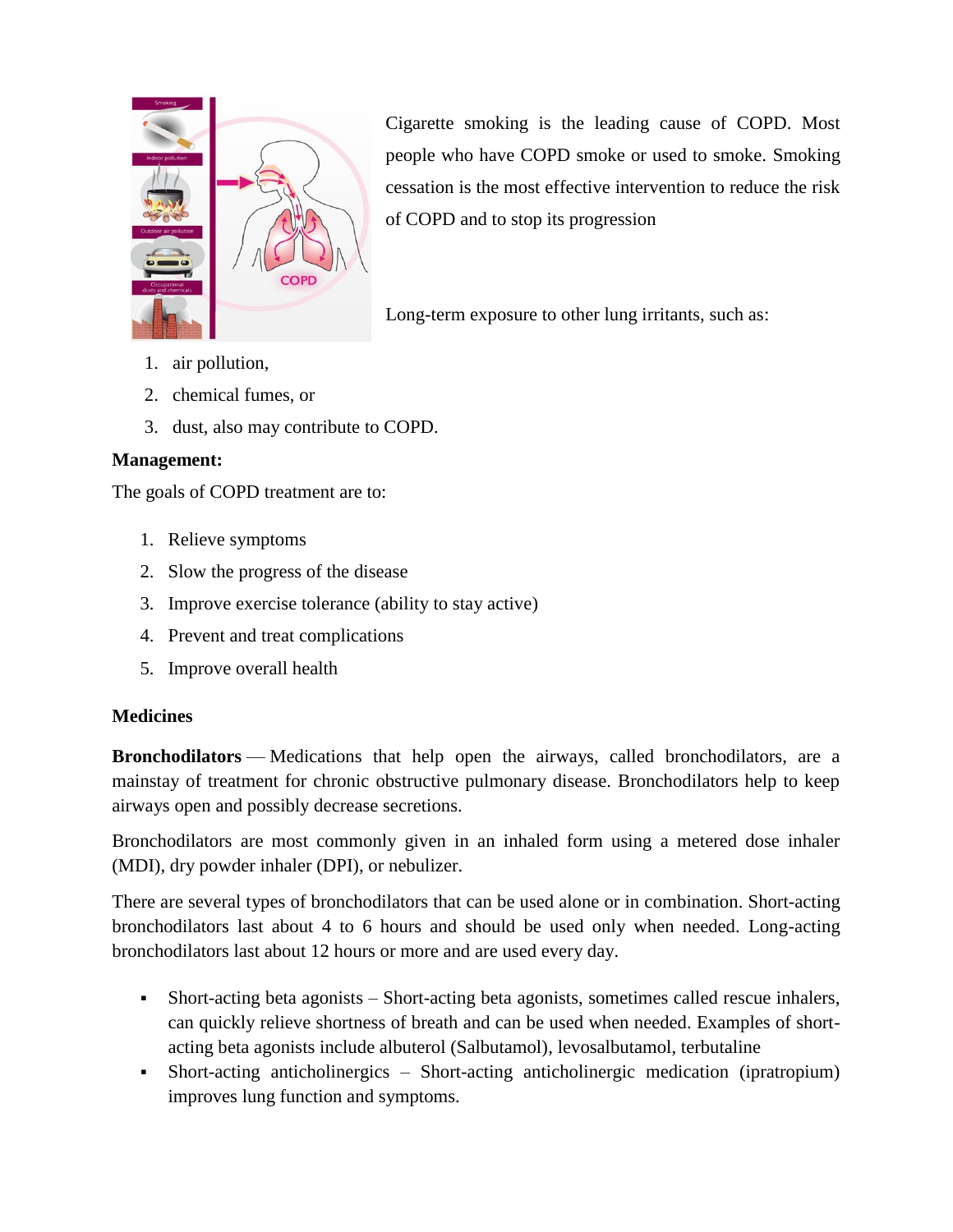Long-acting treatments are often recommended for people who must use medication on a regular basis to control COPD symptoms.

- Long-acting beta agonists Long-acting beta agonists may be recommended if your symptoms are not adequately controlled with other treatments. Examples of long-acting beta agonists include salmeterol, formoterol
- Long-acting anticholinergics The long-acting anticholinergic medication, tiotropium, taken once daily, improves lung function while decreasing shortness of breath and flares of COPD symptoms.
- Theophylline Theophylline in slow release form is a long-acting bronchodilator that is taken in pill form. Theophylline is not commonly used, but may be beneficial to some people with more severe, but stable chronic obstructive pulmonary disease. The dose of theophylline must be monitored carefully by blood tests because of its potentially toxic effects.

**Glucocorticoids** — Glucocorticoids (also called steroids) are used for their anti-inflammatory properties. Glucocorticoids can be taken with an inhaler, as a pill, or as an injection. Inhaled glucocorticoids may be recommended if your symptoms are not completely controlled with bronchodilators and/or if you have frequent flares of chronic obstructive pulmonary disease.

Glucocorticoids taken in pill form are sometimes used for short term treatment (eg, for flares of COPD), but are not generally used long-term because of the risk of side effects.

**Cough medicines** — Cough medicines are not generally recommended for people with COPD because they have not been shown to improve COPD symptoms. Although cough can be a bothersome symptom, cough suppressants should be avoided since suppressing cough may increase the risk of developing an infection.

### **Nutrition**

Being underweight is a poor prognostic sign in chronic obstructive pulmonary disease (COPD). More than 30 percent of people with severe COPD are not able to eat enough because of their symptoms (shortness of breath, fatigue). Not eating enough can lead to malnutrition, is at least in part associated with the severity of airflow obstruction which can make symptoms worse and increase the likelihood of infection.

Some Nutritional tips for COPD patients are as follows:

- Eat small, frequent meals with nutrient-dense foods  $\&$  rest before meals
- Drink plenty of fluids. You should drink at least 6 to 8 eight-ounce glasses of noncaffeinated beverages each day to keep mucus thin and easier to cough up.